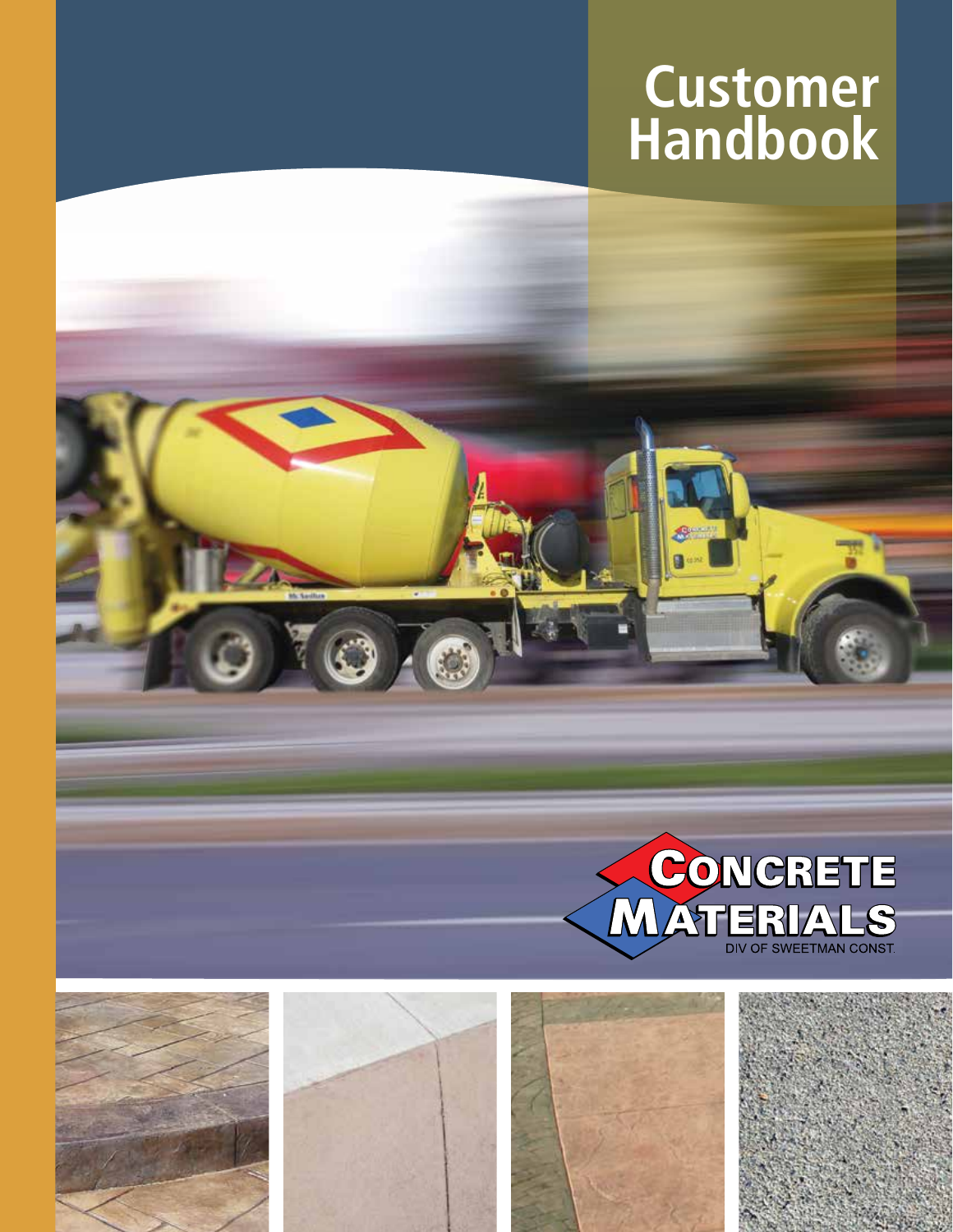# **Customer Service as strong as our concrete.**

#### **Placing Orders**

All orders must be placed with a Customer Service Representative (CSR)



- $\blacktriangleright$  Please be ready to provide the CSR with the following information, in the order listed, for faster order entry.
	- ← Delivery Date
	- **Customer Name**
	- ◆ Project Name
	- ◆ Delivery Address
	- $\blacktriangleright$  Type of Pour
	- ◆ Job/PO#
	- $\blacktriangleright$  Mix Type
	- ◆ Order Quantity
	- $\blacktriangleright$  Slump
	- $\blacktriangleright$  Start Time
	- $\triangle$  Load Size
	- $\rightarrow$  Pouring Method
	- ◆ Unload Rate / Spacing
- $\blacklozenge$  We encourage our customers to place concrete orders by 4:00 pm the previous day.
- $\blacktriangleright$  Placing new orders over the radio is discouraged. All orders should be confirmed by telephone before they are sent.
- $\blacklozenge$  Deliveries that are scheduled for the first round need to be confirmed by 4:00 pm the day before to avoid rescheduling.
- $\triangle$  Confirmed orders scheduled for the first round that are cancelled or pushed back less than two hours before the scheduled delivery time may be subject to additional charges.
- $\blacktriangleright$  All concrete orders will arrive on site by 3:30 pm per the discretion of the dispatch/ customer service team.
- COD orders require credit card preauthorization at least one hour before the scheduled pour or the order may be subject to rescheduling. If paying with cash, payment is due at the time of delivery. Checks are not accepted.
- $\blacklozenge$  After taking your order the CSR will read the order back to you to ensure accuracy.
- $\blacklozenge$  Telephone conversations are recorded to ensure order accuracy and quality assurance.
- ◆ Please have the order date and address of delivery ready when confirming or making any changes to your order.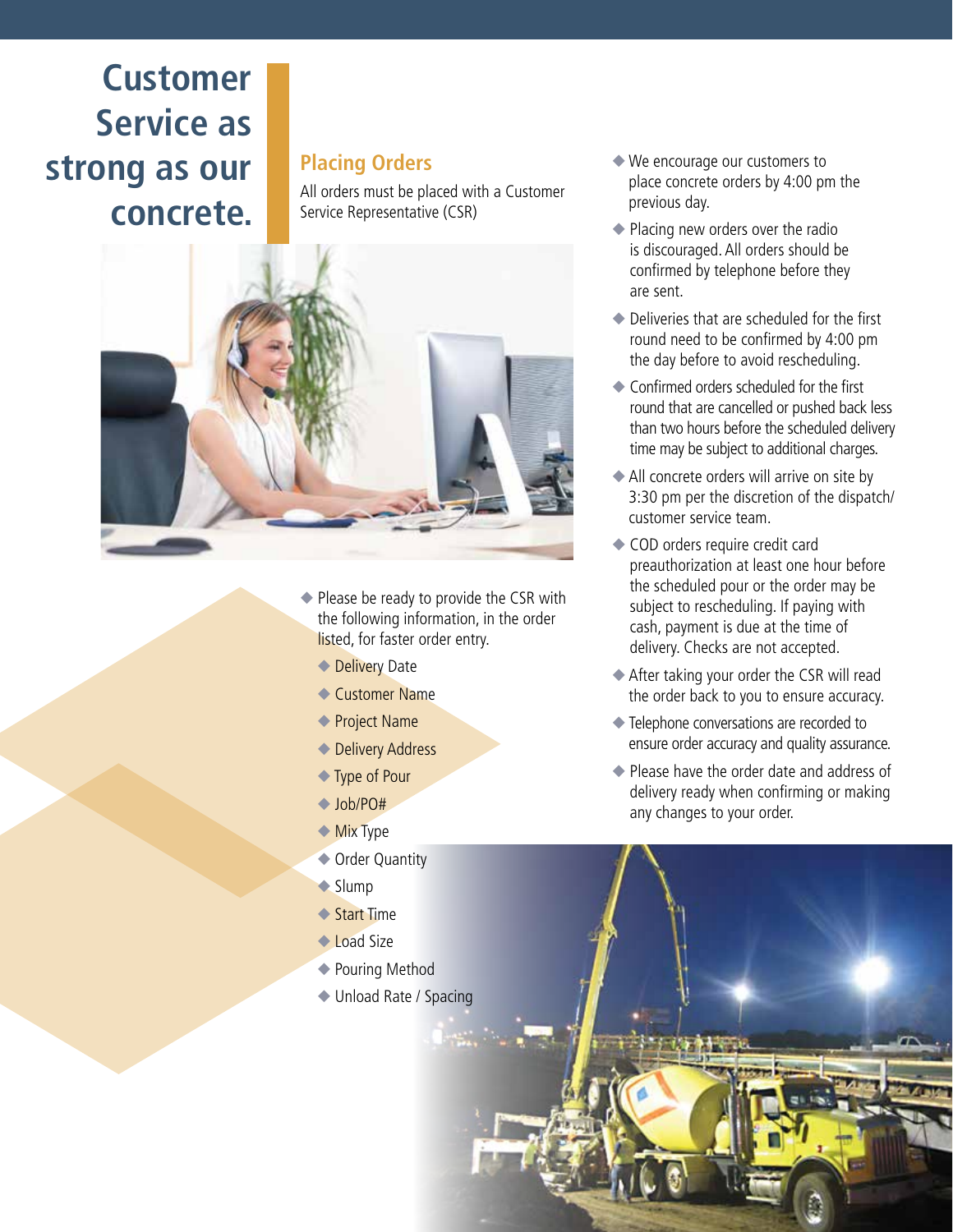# **Will Call & Saturday Orders**

- $\blacklozenge$  We welcome Will-Call orders but all Will-Calls need to be confirmed to ensure on time delivery. First round Will-Calls (prior to 10:00 am) need to be confirmed the previous day by 4:00 pm or they will be subject to rescheduling.
- ◆ Will-Call orders scheduled after 10:00 am need to be confirmed at least 2 hours prior to delivery to avoid rescheduling.
- $\blacklozenge$  Please confirm your Will-Call order as soon as possible to ensure your scheduling needs. We do not schedule drivers/ trucks for Will-Call orders.
- $\blacktriangleright$  All Saturday orders need to be placed and confirmed by 4:00 pm on Friday. The number of Saturday orders taken will be based on the number of trucks available.
- $\triangle$  All Saturday orders will be scheduled for first thing in the morning based on the discretion of the dispatch/customer service team.

### **Pours Scheduled Outside of Normal Hours**

◆ After hour pours must be negotiated at least 48 hours in advance and confirmed 24 hours prior to the scheduled pour.

# **Unloading Time**

 $\bullet$  Orders that take an excessive amount of time to unload are subject to additional charges per the discretion of the dispatch/customer service team.

#### **Small Loads/Call Backs**

- $\blacklozenge$  We understand that occasionally there will be a miscalculation and we expect an occasional call back load. Any additional call backs will be subject to truck availability and delivery charges.
- $\triangle$  All orders and/or call backs less than 3 cubic yards will be subject to an additional fee.

# **Weather Conditions:**

- $\triangle$  Concrete orders will be taken and sent out per the discretion of the dispatch/customer service team in times of inclement weather.
- $\blacklozenge$  Orders already placed may be pushed back or rescheduled due to weather conditions per the discretion of the dispatch/ customer service team.

**"Building lasting relationships with our customers through exceptional customer service, dependable delivery, and high quality products."**

#### **Customer Service Center**

Phone: (605) 336-1740

#### **Customer Service Supervisor**

Amanda Beard (605) 336-5887

#### **Sales**

Jim Simunek (605) 336-5783 Terry Pederson (605) 336-5858

# **Main Office**

Phone: (605) 336-5760